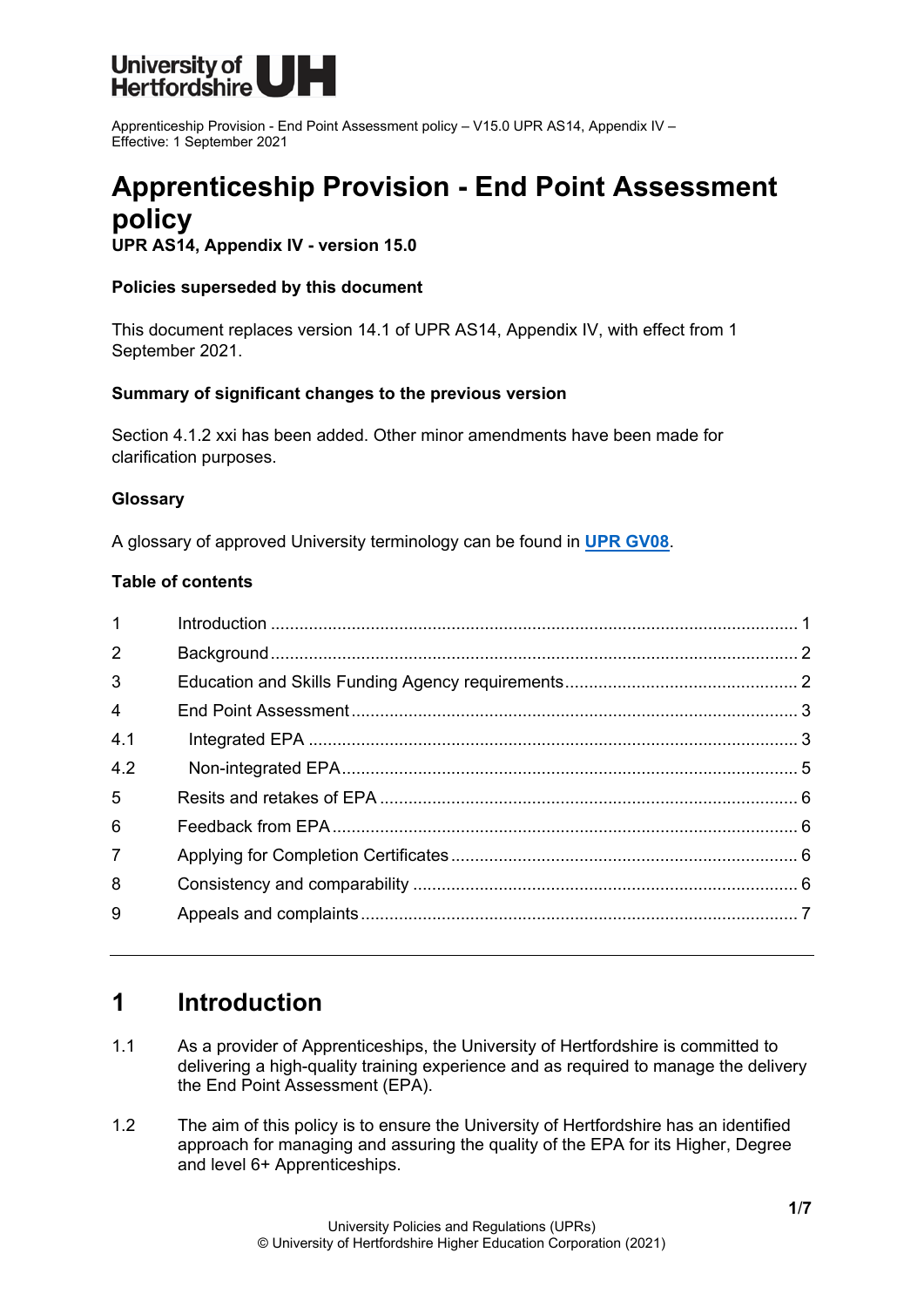Apprenticeship Provision - End Point Assessment policy – V15.0 UPR AS14, Appendix IV – Effective: 1 September 2021

- 1.3 This will include all apprenticeship programmes that are delivered through a partner organisation via subcontract arrangement.
- 1.4 The University is committed to ensuring the learner has a positive experience of their end point assessment and that a consistent approach is taken toward EPA.

# <span id="page-1-0"></span>**2 Background**

- 2.1 This policy provides detail on End Point Assessment (EPA) and should be read in conjunction with the University's UPRs AS1[2](#page-1-3)<sup>1</sup>, AS14<sup>2</sup> and AS17<sup>[3](#page-1-4)</sup> and other guidance and policies linked to the Degree Apprenticeship. This policy will set out the roles and responsibilities for both integrated and non-integrated EPAs. Existing University policies and regulations still govern any academic award within an apprenticeship, but programmes should be cognizant of the requirements of EPA at the time of approval, including any requirements to adjust how the University would typically deliver its academic awards.
- 2.2 This policy is congruent with the policy principles of the Education and Skills Funding Agency Apprenticeship (ESFA) funding rules for main providers and the Institute for Apprenticeships and Technical Education (IfATE) external quality assurance framework.
- 2.3 All apprenticeship standards will have an accompanying EPA. This determines if the apprentice has met the requirement of the apprenticeship standard: that is, they are able to demonstrate the Knowledge, Skills and Behaviors (KSB) and are occupationally competent.
- 2.4 Prior to being eligible for the EPA the apprentice will need to successfully meet the 'Gateway' requirements as determined by the standard. The Employer's permission is required to proceed to EPA.
- 2.5 The detail of the EPA is described in the Assessment Plan associated with the standard. The EPA may be integrated or non-integrated and this is pre-determined:
	- i Integrated: this is an integral component of the final academic award. The University will provide all the scheduled on programme learning and the EPA. The University will be acting as the End Point Assessment Organisation (EPAO) for integrated EPAs.
	- ii Non-integrated: the final academic award is achieved, and the EPA is then conducted independently of the University by an EPAO.

# <span id="page-1-1"></span>**3 Education and Skills Funding Agency requirements**

- 3.1 The University is required to maintain their status on the Register of Approved Training Providers (RoATP).
- 3.2 The University must be registered on the RoEPAO for each Apprenticeship Standard that is being delivered where the EPA is integrated.

<span id="page-1-3"></span><span id="page-1-2"></span><sup>&</sup>lt;sup>1</sup> UPR AS12 'Assessments, Examinations and Conferments (University-Delivered provision)'<br><sup>2</sup> UPR AS14 'Structure and Assessment Dequisions, Undergraduate and Taught Destaradu

<sup>2</sup> UPR AS14 'Structure and Assessment Regulations - Undergraduate and Taught Postgraduate

Programmes'

<span id="page-1-4"></span><sup>3</sup> UPR AS17 'Academic quality'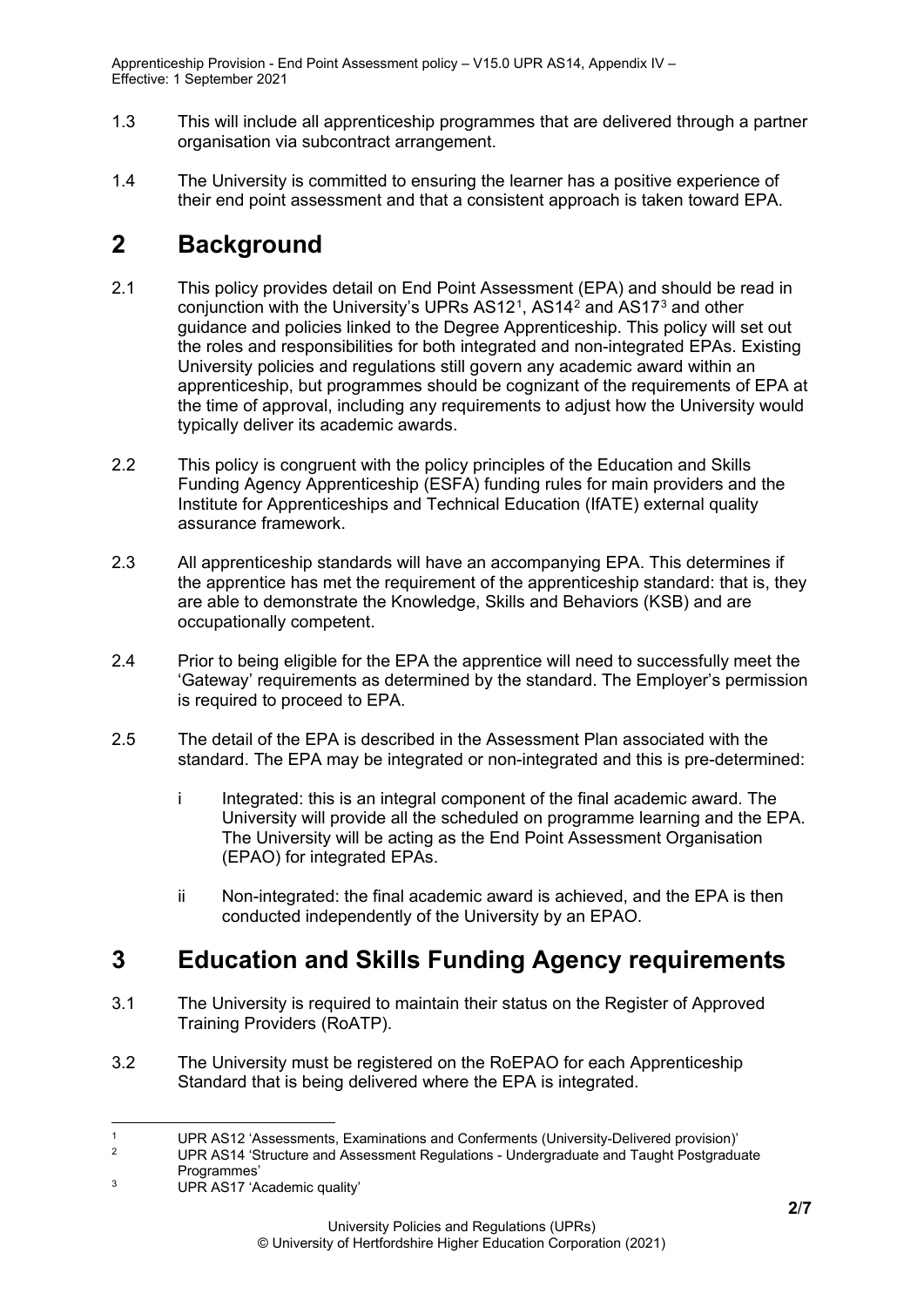- 3.3 The central degree apprenticeship teams will work with the Schools to coordinate the applications to the RoEPAO.
- 3.4 Early engagement with this process is advised as the application must be approved at least nine months before the EPA is scheduled to take place.
- 3.5 The University will supply all required information to the ESFA to ensure compliance with the EPA process and outcomes.

### <span id="page-2-0"></span>**4 End Point Assessment**

#### <span id="page-2-1"></span>**4.1 Integrated EPA**

- 4.1.1 The Assessment Plan will indicate that the EPA is integrated: the University will provide both the on programme learning/training and the EPA. The EPA is part of the academic award and is normally the final project/module. All EPAs consist of at least two forms of assessment. The integrated EPA will have been approved at the time of validation of the programme. When the University is the EPAO, the existing internal quality assurance arrangements will be adhered to.
- 4.1.2 The University must comply with all aspects and requirements of the EPA as identified in the Assessment Plan. This includes:
	- i clarification of the Gateway requirements for both learner and employers and identify how this will be assessed, evidenced and verified;
	- ii in exceptional circumstances where apprentices do not have level 2 qualification in Math and English, this must be remediated before they can progress through the Gateway. Schools must be able to provide evidence that ESFA math and English requirements have been met;
	- iii protocols demonstrating how the EPA will be delivered should be developed by the programme team for comparability and consistency of practice including specific determination of the employer involvement where applicable *and to determine the state of readiness*;
	- iv determining who the assessment teams will be and how they will engage with employers, PSRB's and University academic staff independent of any aspects of 'on programme' learning as identified in the Assessment Plan;
	- v the independent nature of the EPA must be assured, and the assessor must be independent of the apprentice and employer. Each School will take the necessary steps to demonstrate this independence and will have sourced staff who are independent of the on programme delivery. The Independent Assessor will have the necessary skills, experience, occupational competence and qualifications required to facilitate the assessment;
	- vi if PSRB recognition is conferred on successful completion of the EPA, the associate Assessment Plan may require that the assessment is conducted by Independent Assessor who holds a specified professional status and the School will need to comply with this;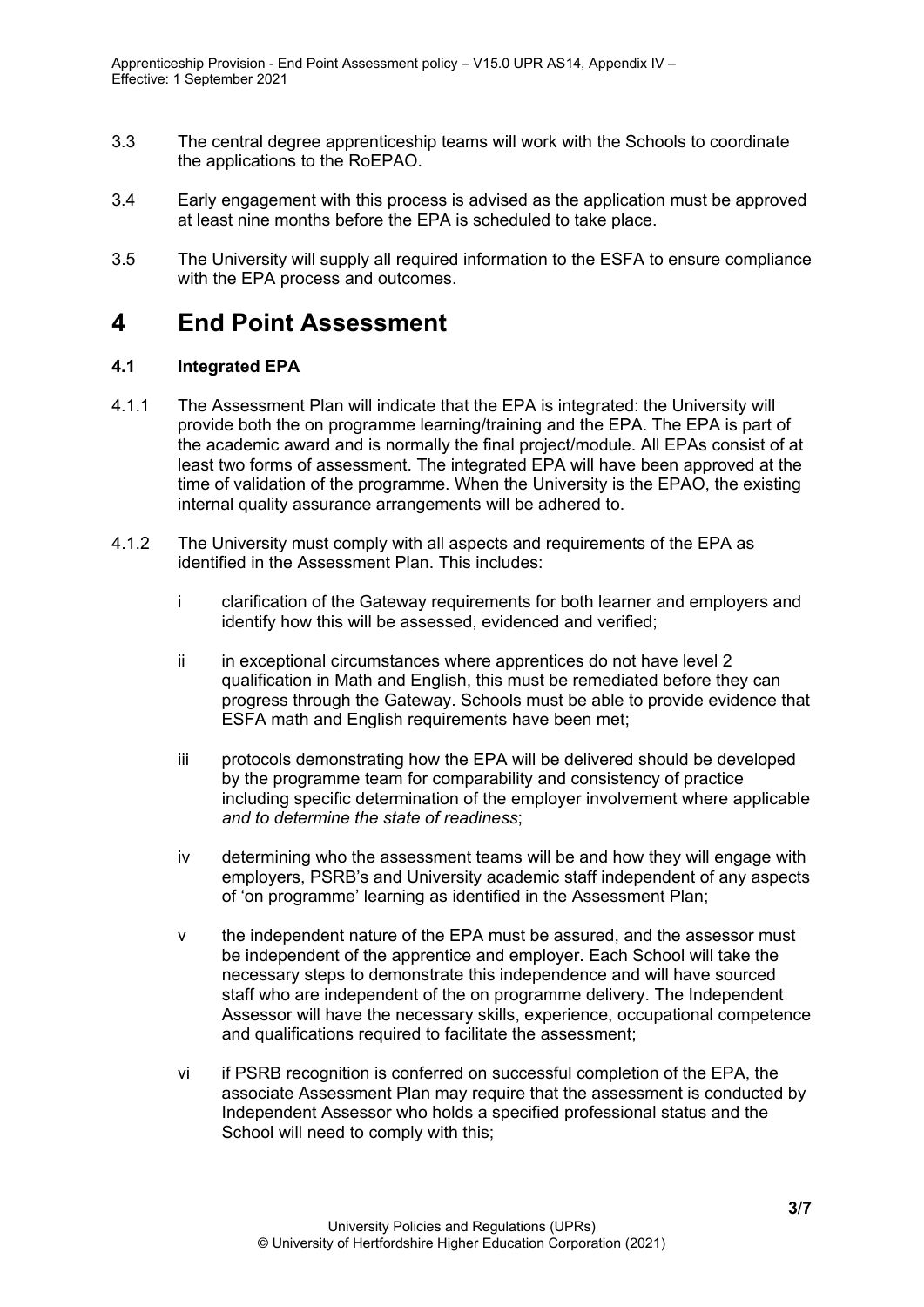- vii academic subject expertise may not be sufficient to demonstrate that the assessors are equipped to assess the professional competency of the learner. Workplace experience and occupational competence may also be required;
- viii where appropriate and required each School will be responsible for training of Independent Assessors;
- ix the assessment must comply with the normal requirements of University's Policy and Regulations AS12 and 14;
- x monitoring and reviewing outcomes from the different assessments in the EPA;
- xi where a work-based project forms part of the EPA, it may be necessary for the employer to be involved in agreeing the scope of the project as it is important that the project meets the needs of their organisation;
- xii the University, as the EPAO, will need to agree the scope of the work-based project, ensure it is comparable to other projects and that it will fulfil the requirements of the EPA for the Apprenticeship Standard and Assessment Plan;
- xiii the University may produce project specifications to guide employers in determining the requirements of the work-based project;
- xiv there should be evidence of 'sign off' by all parties, University, employer and learner on any agreed work-based project;
- xv all interviews, presentations, professional discussions should be recorded in an appropriate manner and stored for quality assurance purposes on University systems only for the duration specified by the ESFA and stored in accordance with the requirements of UPR IM16<sup>[4](#page-3-0)</sup>;
- xvi individual staff members must not retain any copies of assessed work either electronic or hard copies;
- xvii referrals will be undertaken in line with existing UPR AS142 except where the Assessment Plan sets out specific procedures in which case the assessment takes precedence. Programme specific assessment requirements should be identified this;
- xviii where the assessment plan references the role of the external examiner (industry relevant experience) consideration of these requirements should occur at the time of appointment;
- xix conflicts of interest on the part of assessors will be managed in line with relevant University policy;
- xx Schools will confirm all completed EPAs to Academic Registry Degree Apprenticeship team who will manage the data returns to ESFA;
- xxi comply with reporting requests from the External Quality Assurance Provider.

<span id="page-3-0"></span>UPR IM16 'Data Management Policy'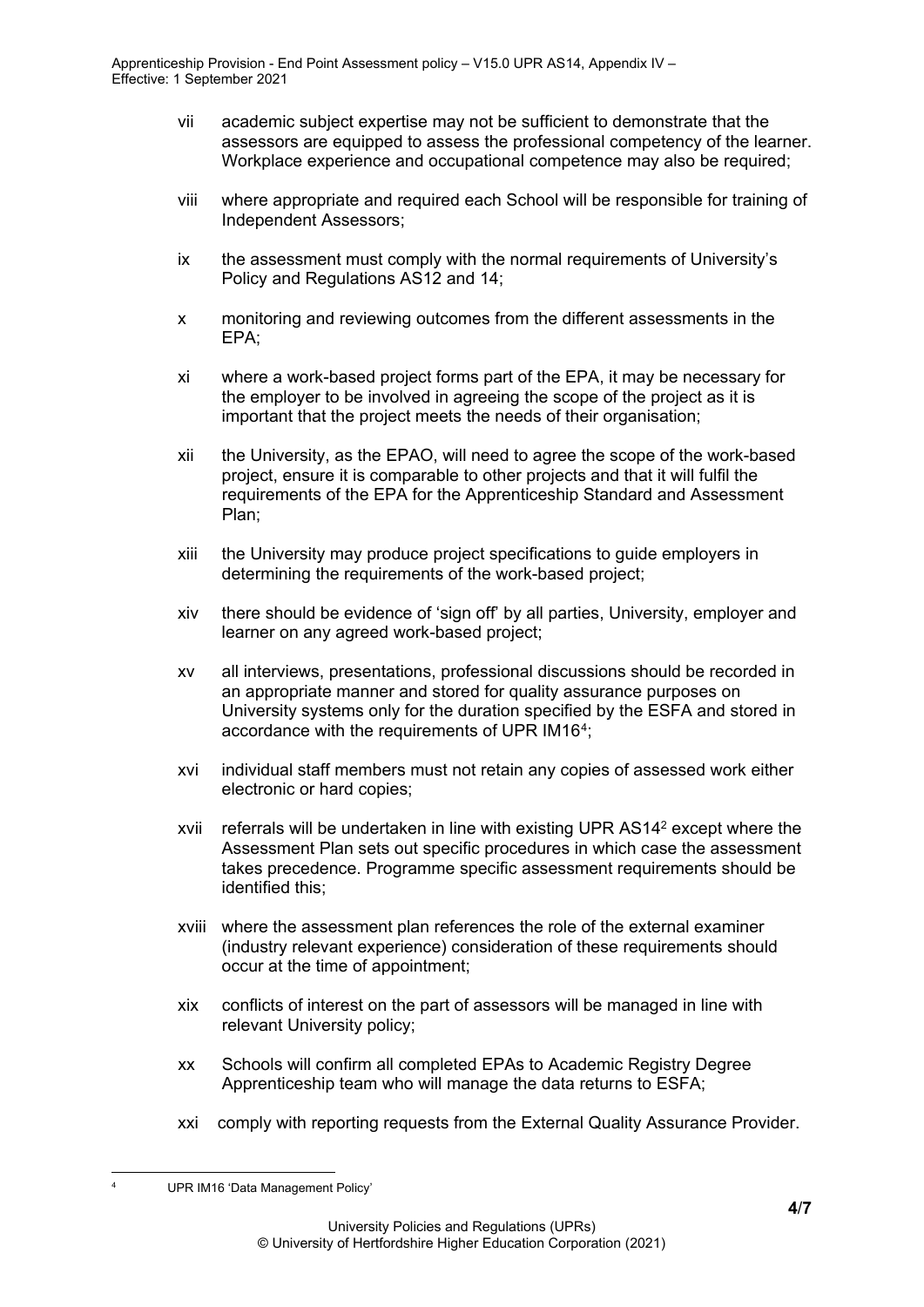Apprenticeship Provision - End Point Assessment policy – V15.0 UPR AS14, Appendix IV – Effective: 1 September 2021

#### <span id="page-4-0"></span>**4.2 Non-integrated EPA**

- 4.2.1 When the EPA is non-integrated, successful completion and ratification of the final academic award is required before the EPA can be attempted Significant alignment of the Apprenticeship Standard with the programme and module learning outcomes will exist. The EPA is carried out by a designated End Point Assessment Organisation (EPAO). The Employer will determine the EPAO to be used and therefore, the University may be working with more than one EPAO for any one cohort of learners.
- 4.2.2 The University must comply with all aspects and requirements of the EPA as identified in the Assessment Plan. This includes:
	- i clarification of the Gateway requirements for both learner and employers and identification of how this will be assessed, evidenced and verified;
	- ii ensuring that the apprentice will have the appropriate learner status within the University during their Gateway and EPA period;
	- iii communicating with employers to inform them of the attempts and outcomes from each EPA.
- 4.2.3 The University will work with employers to ensure they are informed of available EPAOs but cannot be involved in the final selection of the EPAO. The University will:
	- i provide the employer with the Gateway declaration and EPAO choice forms and ensure they are returned and stored;
	- ii in exceptional circumstances where apprentices do not have level 2 qualification in Math and English, this must be remediated before they can enter the Gateway. The EPAO will require verification of these qualifications;
	- iii engage with the EPAO(s) of choice and establish the necessary contracts setting out the terms and conditions of the contract;
	- iv ensure contracts for EPA delivery will be signed in a timely manner and in accordance with the University's standard financial practice;
	- v maintain responsibility for paying the EPAO from the fees it receives from delivering the apprenticeship training. The maximum percentage cost that can be spent on the EPA is established by the IfATE;
	- vi the Schools and central degree apprentice teams will work with the EPAO to develop support, guidance and arrangements for EPA;
	- vii where it is identified that the learner is not ready to proceed with EPA, work with the employer and identify appropriate action to support the learner so as the EPA can be taken within the specified timeframe as identified in the Assessment Plan.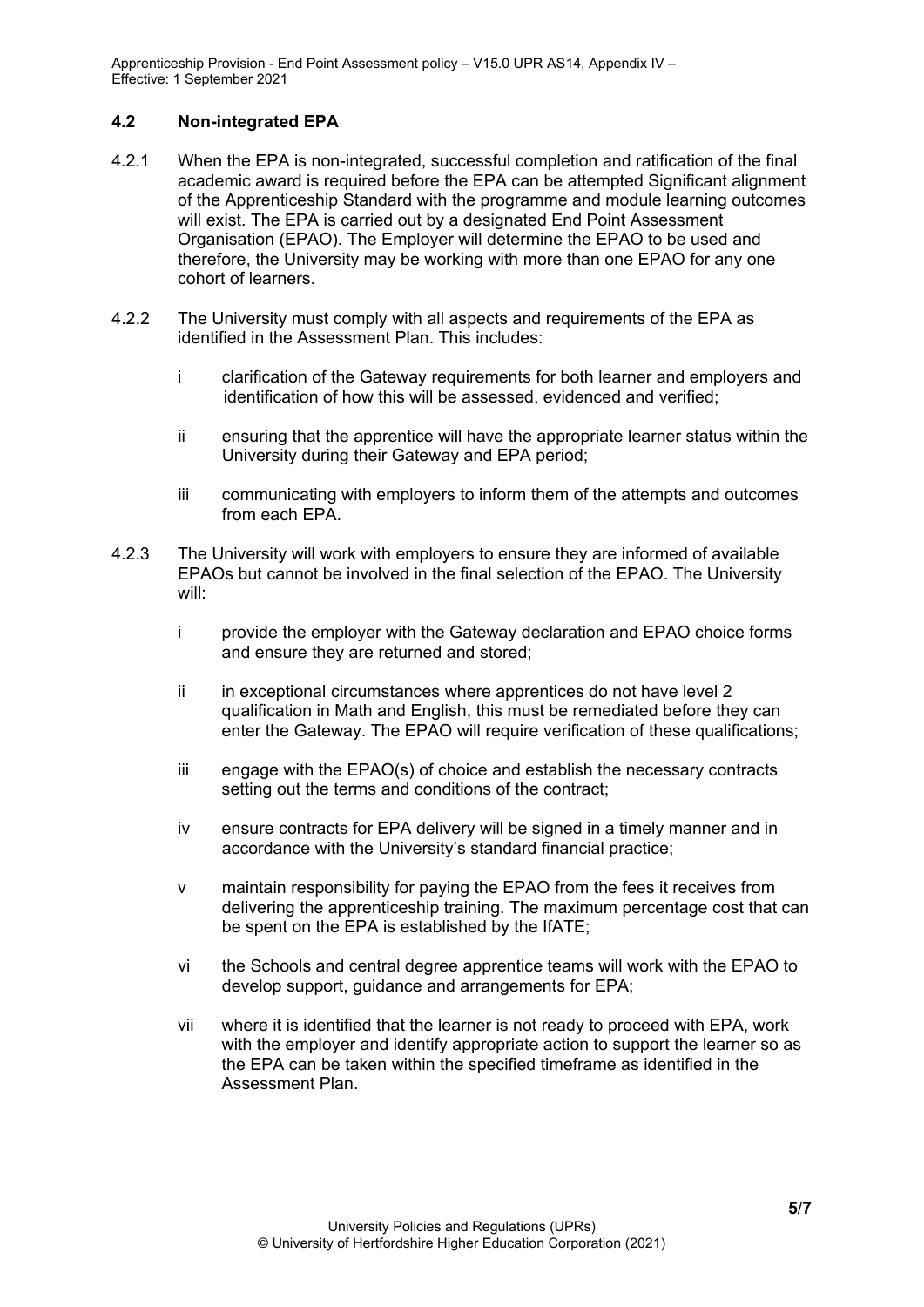## <span id="page-5-0"></span>**5 Resits and retakes of EPA**

- 5.1 The Assessment Plan details the requirements for resits and retakes.
- 5.2 Resits and retakes are defined by the IfATE as:
	- i a retake requires a period of further learning before the learner can attempt the EPA again;
	- ii a resit does not require further learning before attempting reassessment of the EPA or the failed component of the EPA.
- 5.3 The cost of retakes will be detailed in the contract with the EPAO.

# <span id="page-5-1"></span>**6 Feedback from EPA**

To develop an understanding of the EPA experience from a range of perspectives, the University's Degree Apprentice team will coordinate a post EPA survey. Feedback from EPAOs as identified in the contractual arrangements will be requested. This will be reported to the Academic Standards and Audit Committee (ASAC) and the Education and Student Experience Committee (ESEC).

# <span id="page-5-2"></span>**7 Applying for Completion Certificates**

- 7.1 Where the EPA is integrated, Academic Registry will retain responsibility for claiming the Apprenticeship Completion Certificate from the Apprenticeship Assessment Service on notification from the relevant School that the EPA has been successfully passed.
- 7.2 Where the EPA is non- integrated, it is the responsibility of the EPAO to apply for the Apprenticeship Completion Certificate on behalf of the learner. If the learner fails to successfully complete the EPA they may still receive the relevant University award. They will not receive the Apprenticeship Completion Certificate.

# <span id="page-5-3"></span>**8 Consistency and comparability**

- 8.1 The University will ensure consistency in EPA in the following ways and as shown above:
	- i providing guidance on the EPA to learners and employers in relation to the delivery of the EPA (practical and technical activities, marking guidance for EPA activity);
	- ii consulting with industry/technical experts and External Examiner when developing relevant work-based projects to ensure there is comparability and consistency in terms of breadth and depth of assessment across the provision where the standard is being delivered to ensure the assessment is reliable, valid and fair to all learners;
	- iii through recruitment, preparation and on-going training of appropriate Independent Assessors;